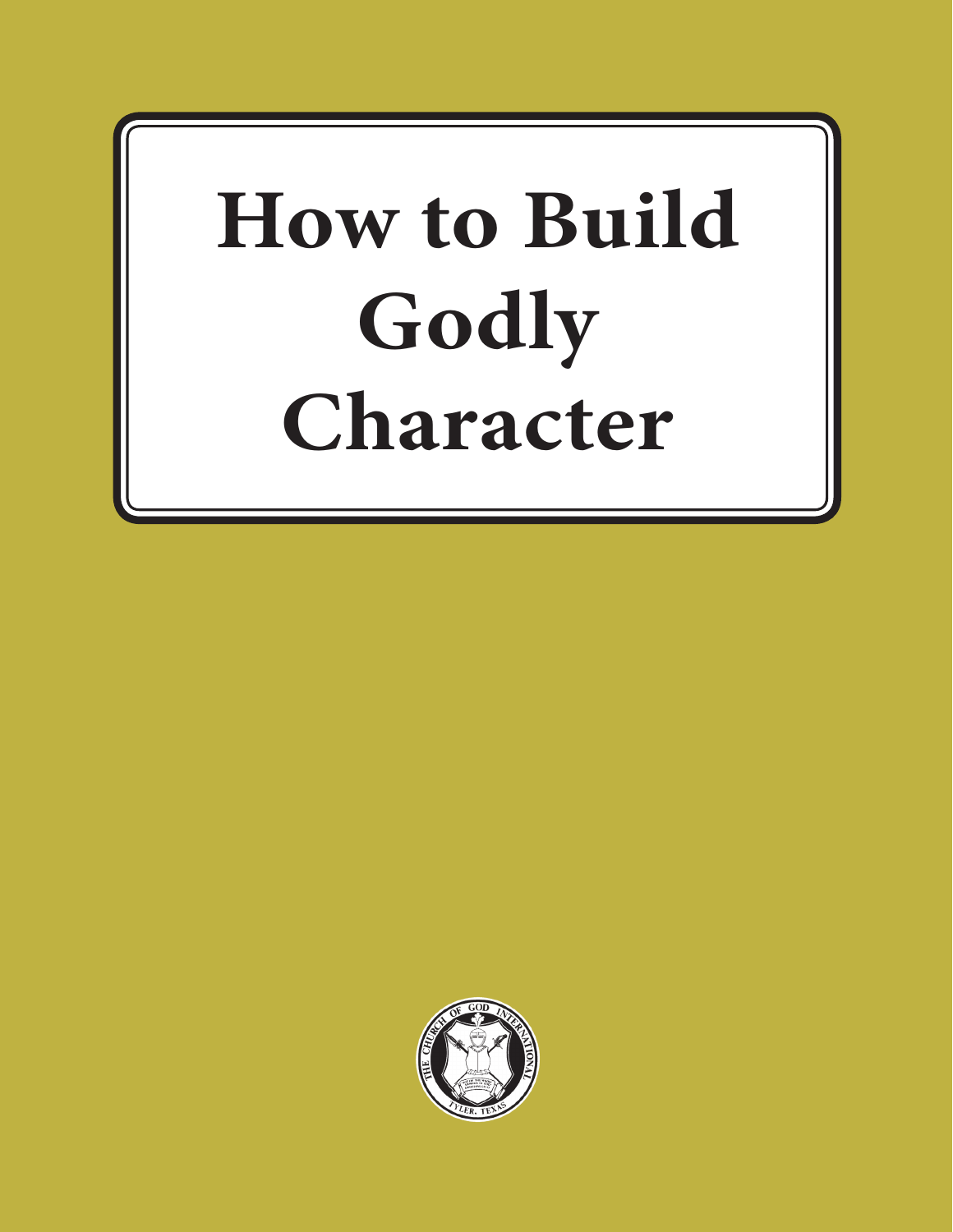# **How to Build Godly Character**

*All Scripture quotations were taken from the King James Version except as noted.*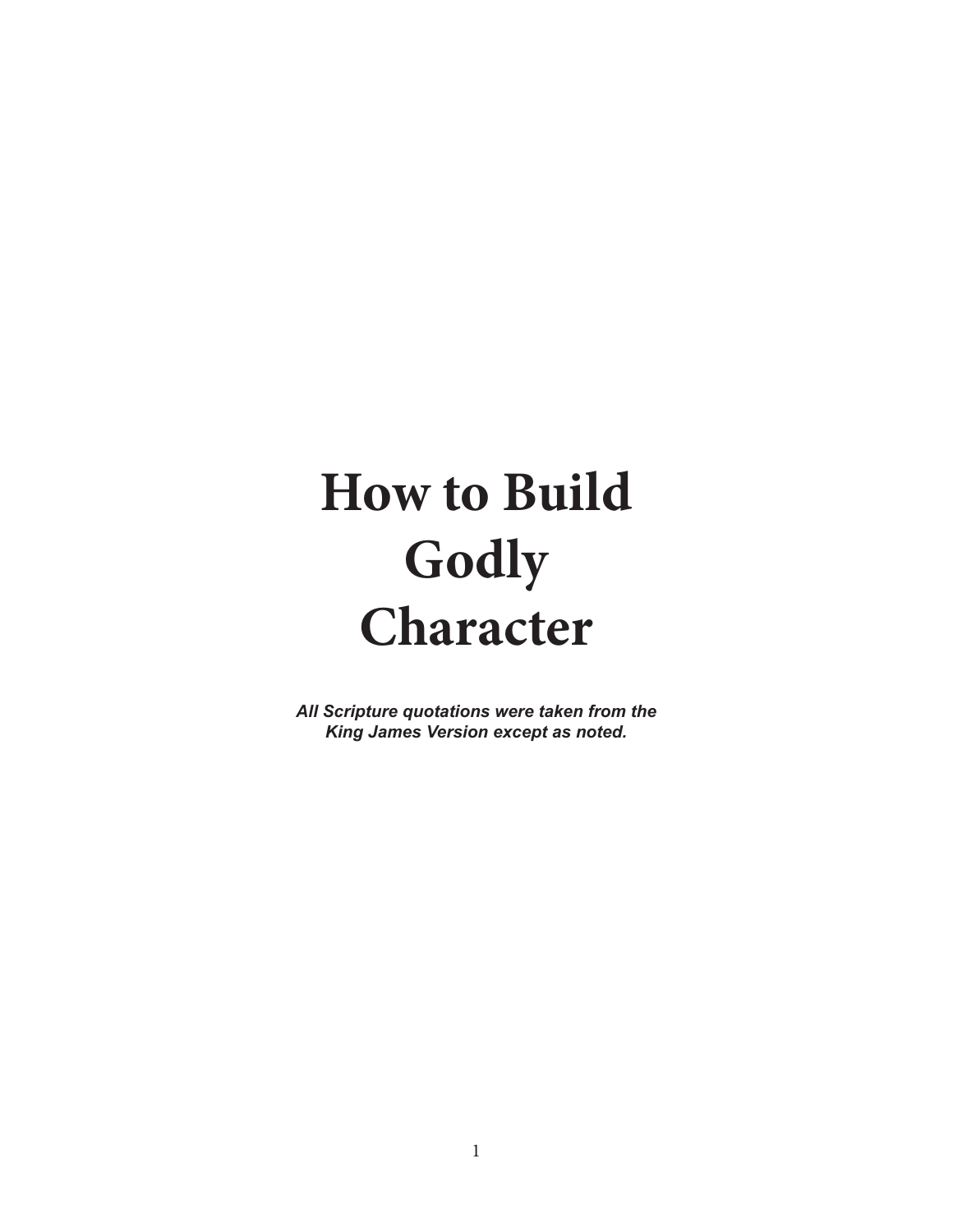**T**he dictionary defines *character* as "moral excellence and firmness." The highest standard of character is set forth in Scripture and exemplified in Jesus Christ. All who are serious about following Christ are exhorted to attain moral excellence through a life of trusting God and resisting the evil influences that surround us and arise from within us.

But such character is not built overnight; it is developed through a *process* involving experience, hard work, and learning from past mistakes. The apostle Paul had this kind of character in mind when he admonished Timothy to "exercise yourself toward godliness" (1 Timothy 4:7, NKJV). Paul knew that Godly character comes only through resisting evil influences and impulses and focusing on the Kingdom of God and His righteousness.

Many of today's popular Evangelicals claim that all a person needs to do to be saved is "just believe." Some go so far as to say that if a person who has truly put His trust in Jesus reverts to his old sinful ways, he may lose some "rewards," but he will *never* lose his salvation. He will "go to heaven," they claim, *no matter what he does.*

But Scripture teaches that we will be finally saved only *if* we "continue in the faith, grounded and stedfast, and are not moved away from the hope of the gospel" (Colossians 1:23*,* NKJV).

Building Godly character is not about "earning" salvation through works. We know that salvation is a free gift. However, we also know that a person can *lose* his salvation by what he does or does not do! That's where character building comes in. When we speak of "building Godly character," we are speaking of the process of growing ever closer to God and relying on Him to assist us in our efforts to resist and avoid those things that would cause us to stumble. We mean strengthening ourselves, with God's help, against the evil influences that would lead us back to a life of sin.

James urges us to "lay aside all filthiness and overflow of wickedness, and receive with meekness the implanted word, which is able to save your souls. But be *doers of the word*, and not hearers only, deceiving yourselves" (James 1:21-22, NKJV).

*That's* the essence of building Godly character—and that's what this booklet is about. Let's now consider the fundamental tenets of character development.

#### **Honor God**

The first tenet of righteous character is to honor God. At first blush this is obvious to Christians. Christians should naturally honor God. The real problem is that we may know God exists, but we often do not honor Him as we should. Do we really put the First Commandment *first* in our lives?

Hebrews 12:28-29 states, "Wherefore we receiving a kingdom which cannot be moved, let us have grace, whereby we may serve God acceptably with *reverence and godly fear:* For our God is a consuming fire." Do we have the fear of God that we should have? Do we fear His condemnation on us? More importantly, do we revere and honor God?

In 1 Samuel 2, Hannah gives praise and honor to God in a song: "My heart rejoices in the LORD...There is none holy as the LORD... neither is there any rock like our God... let not arrogance come out of your mouth: for the LORD is a God of knowledge, and by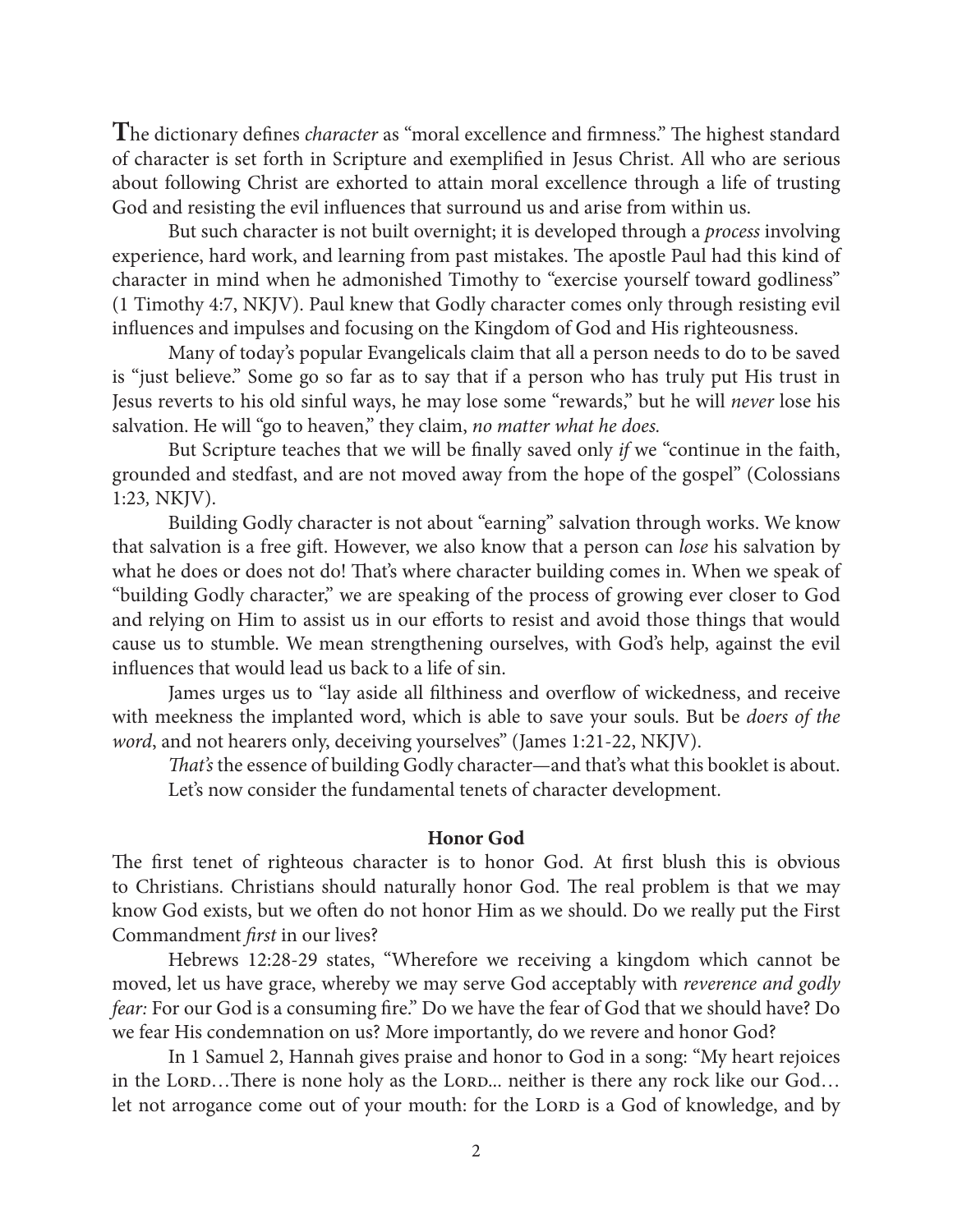Him actions are weighed...The Lorp kills and makes alive...The Lorp maketh poor, and maketh rich…He raiseth up the poor out of the dust…He will keep the feet of His saints, and the wicked shall be silence in darkness...The adversaries of the LORD shall be broken to pieces...the LORD shall judge the ends of the earth; and He shall give strength unto His king, and exalt the horn of His anointed" (verses 1-3, 6-10),

We have to realize that Jesus is training us for a position in His Kingdom. We need to hold Jesus and the Father in very high esteem. God has the ultimate power over us in all situations in our lives. This knowledge should lead everyone to honor God.

Paul, in his letter to Timothy, adds this: "Who only hath immortality, dwelling in the light which no man can approach unto; whom no man hath seen, nor can sea: *to whom be honor and power everlasting. Amen*" (1 Timothy 6:16).

Moses was privileged to see Jesus Christ's backside. When Moses came down from the mountain, his face was so bright he had to cover it. The biblical account of this is found in Exodus 33:20-23: "And He said, Thou canst not see my face: for there shall be no man see me, and live. And I will take away mine hand, and thou shalt see my back parts: but my face shalt not be seen." The brilliance of Jesus Christ's presence reflected back on Moses! That is just one demonstration of the power of God. To think that a man's face would glow from just looking at the backside of Jesus Christ is awesome! Think of the power, the majesty, the brightness of Jesus Christ. We are told in the book of Revelation that when God brings His throne to earth there will be no need of the sun. The brightness of God will light up the universe.

How can we as fledgling Christians not bow our heads to the ground when we hear the name of Jesus Christ? Children are commanded to honor their parents. Jesus Christ is our Creator, Savior, Bridegroom, and, in one sense, our Parent. He certainly has honor due to Him. The Christian has to give a conscious effort in giving honor to God and recognizing Him for who He is.

Our honoring of God should be manifested in our worship services. There should be a reverence when we come to worship. Our minds should be on worshiping and giving honor to the One who has done so much for us. There should not even be a hint of strife or contention. Our language should be of thanksgiving and praise to this Being who holds our eternal life in his very hands.

Our honor of God should manifest itself in marriage and child rearing, on the job, with our families, and with each of our brethren in Christ. We have to think about God in all we do.

Our daily lives in the workplace and in our association with this world will lead us away from God unless we choose to give Him first place. The lust of the flesh, the lust of the eyes, and the pride of life are not of the Father, but of this world (1 John 2:16). Profanity, pleasure seeking, and a hedonistic lifestyle are not of God! When our minds are continually on pleasure and things of this world, we are not of the Father!

The daily thought process needed for properly honoring God has to start early in the morning as we ask God Lo help us honor Him in all we do and say. Our morning prayers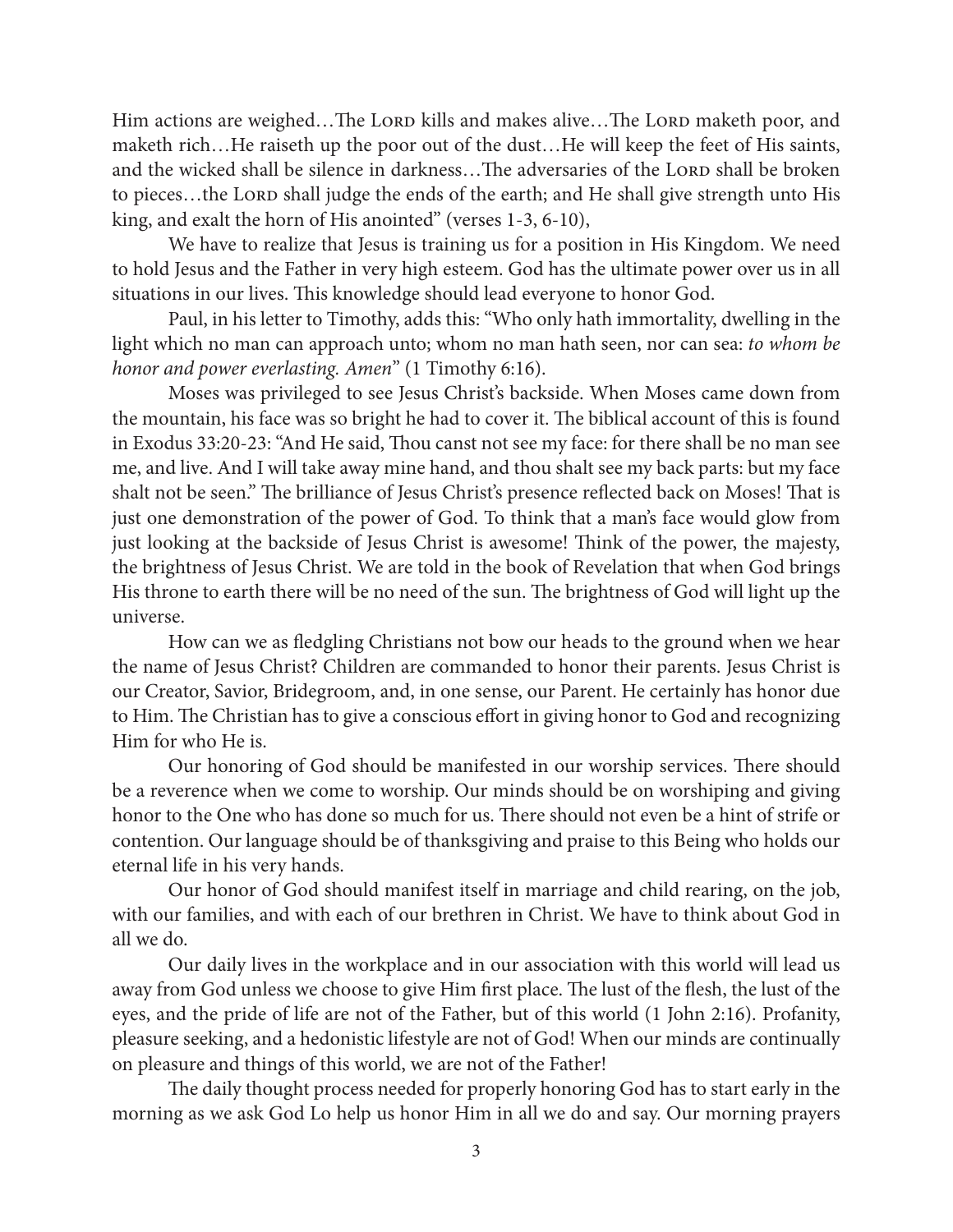must be attuned to honoring God. Our evening prayers should be occasions to ask for forgiveness and to praise God for all that He allows us to have. Would any man want to criticize his future wife? Would any woman want to talk mean spiritedly about her future husband? Of course not! We should feel the same way about God and the use of His name.

It takes thought, and we have to reinforce our thoughts daily to absolutely honor God in the way that He expects from us. Remember, "Our God is a consuming fire" (Hebrews 12:29)! We owe Him everything! We should honor God with all our substance—with our tithes and offerings. "It is God who gives us the power to get wealth" (Deuteronomy 8:18). So, if we want to have Godly character, we have to honor God in every facet of our lives.

#### **Diligently Seek God**

In Hebrews 11:6 we read, "But without faith it is impossible to please Him: for he that comes to God must believe that He is, and that He is a rewarder of them that diligently seek Him." In this passage we have two important concepts: faith, and a reward to those who seek God. To have Godly character, we must first *believe in God.* (Later on we will reiterate this in another tenet of character.)

Anyone who does not earnestly believe that God can solve problems is lacking in faith. That is why each of the outlined tenets is critical to building character. How many really take Jesus at His word in Matthew 6:33? He says, "Seek ye first the kingdom of God, and his righteousness and all these things will be added unto you." It takes faith to make this passage a truism. Most of us in America depend on our education, labor skill, moneymaking ability, and our own resources. For a Christian to trust in God as Jesus has suggested may be foreign to us. It may be, as we say, "A giant leap of faith!"

Most people are actually afraid to trust in God, because we cannot see Him or talk to Him. There has to be a genesis of trust in our lives. Maybe we started our spiritual journey with a modicum of faith, but time eroded our faith or we got caught up in "worldly" activities that never allowed us to go on to deeper faith.

Faith is built just like constructing a building—one brick, one wall, one nail at a time. The trust, the faith, comes one tenet of belief at a time. When blessings come from tithing, for example, it builds trust. When a healing takes place, more trust is built. Just like a building, we keep growing by building character every day of our lives. We have to learn that it is God who provides for us under all circumstances. When we actually see God working in our lives, our faith grows and increases.

One way to begin to trust God and develop faith is to tithe faithfully. Recognize what Deuteronomy 8:17-1 9 really means.

"And thou say in thine heart, My power and the might of mine hand hath gotten me this wealth. But thou shalt remember the LORD thy God: for it is He that giveth thee power to get wealth, that He may establish His covenant which He sware unto thy fathers, as it is this day. And it shall be, if thou do at all forget the Lorp thy God, and walk after other gods, and serve them, and worship them, I testify against you this day that ye shall surely perish."

This means that the believer must realize that God "allows" us to get our wealth. We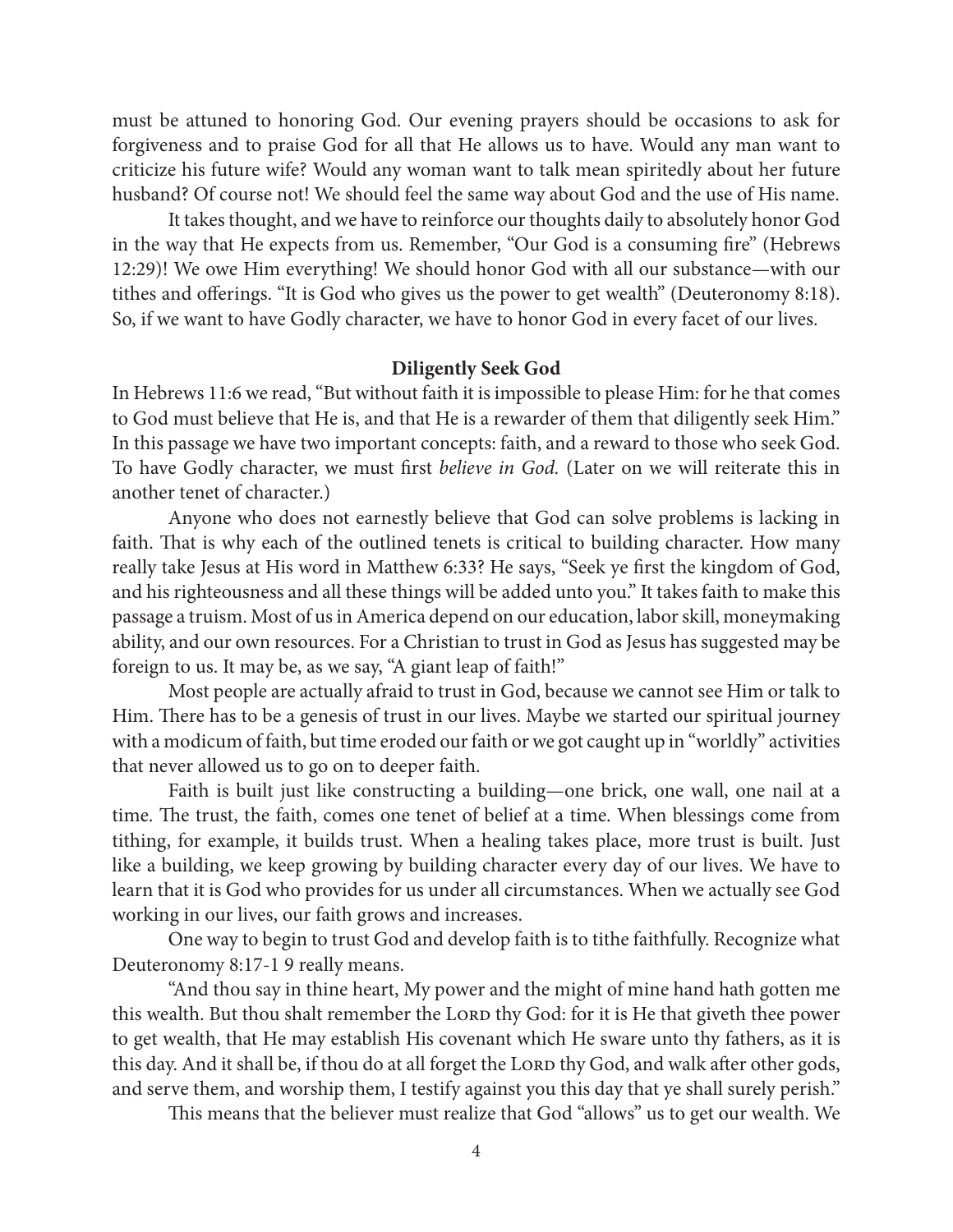certainly get the education and go to work everyday, but it is God who gives us the power to do what we do. We have to make a conscious effort to remember God and His intervention on our behalf. We only see this physical world and the books we read, the buildings we work in, and the money derived from our labor. God is, in a sense, in the background. We have the duty to bring Him to the forefront and give Him the acknowledgement He deserves.

When we forget God, our faith diminishes. When we stay away from Sabbath services, our faith subsides. "Faith comes by hearing!" said the apostle Paul (Romans 10:17). Faith is not built in a vacuum. We need activity to develop faith. Abraham is the father of the faithful because he was willing to travel three days and sacrifice his son because God asked him to do it.

When unemployment comes our way, then it's time to *believe* what Jesus says in Matthew 6:33: "But seek ye first the Kingdom of God…and all these things shall be added unto you." God will show us how He can care for us as He does the entire natural world. When we are out of work or terribly sick, we call on God. Why not practice "seeking" Him *before* tragedy occurs? Attend church services; remember who gives us our wealth; recognize God's power to deliver us out of adversity; give thanks for all we have in our lives.

Remember that God rewards those who diligently seek Him. God really wants us to find Him, discover who He is, and learn what His plan is all about. This can be called the "eureka phenomenon." Ben Franklin may have shouted "Eureka!" at his discovery of electricity with his kite-and-key experiment; the experience of discovering God and His plan for us evokes a similar response. There is no greater satisfaction than to diligently search for something and then find it. God wants us to experience just that feeling of contentment in finding Him and trusting Him to be there for us whenever we need help or encouragement.

God wants to reward us for all we do. David wanted to build a permanent tabernacle for God, and God was impressed with David's gesture of recognition to God. We as parents want our children to remember us on special occasions. Our mates really appreciate recognition when it comes unexpectedly. Sometimes we may find the mate asking, "Okay, what did you do wrong?" This is probably an indication that we do not express appreciation of mates, children, and other family members as much as we ought to. This is especially true with God. He wants recognition! He wants us to search for Him! He really enjoys our search, much like a child likes to find the "hider" in playing "hide and seek"!

God does not really hide from us, but He does want us to make the effort to find out how magnificent He really is. Discovery is a rewarding experience. God sees to it that we are really rewarded for finding Him. Unfortunately, we often delay the search for God until we are in dire need and have no place else to go. This is the often repeated story of the Israelites who sought God when they were enslaved and forgot Him when times were good.

When we have found Him we can call on Him every day of our lives. Should disaster befall us, we are already in touch with Him and the search will not be long at all. The constant contact with God may also prevent us from falling into a disastrous situation. So there is every reason to have faith and seek God.

Develop faith and diligently seek God so you can experience the heart-warming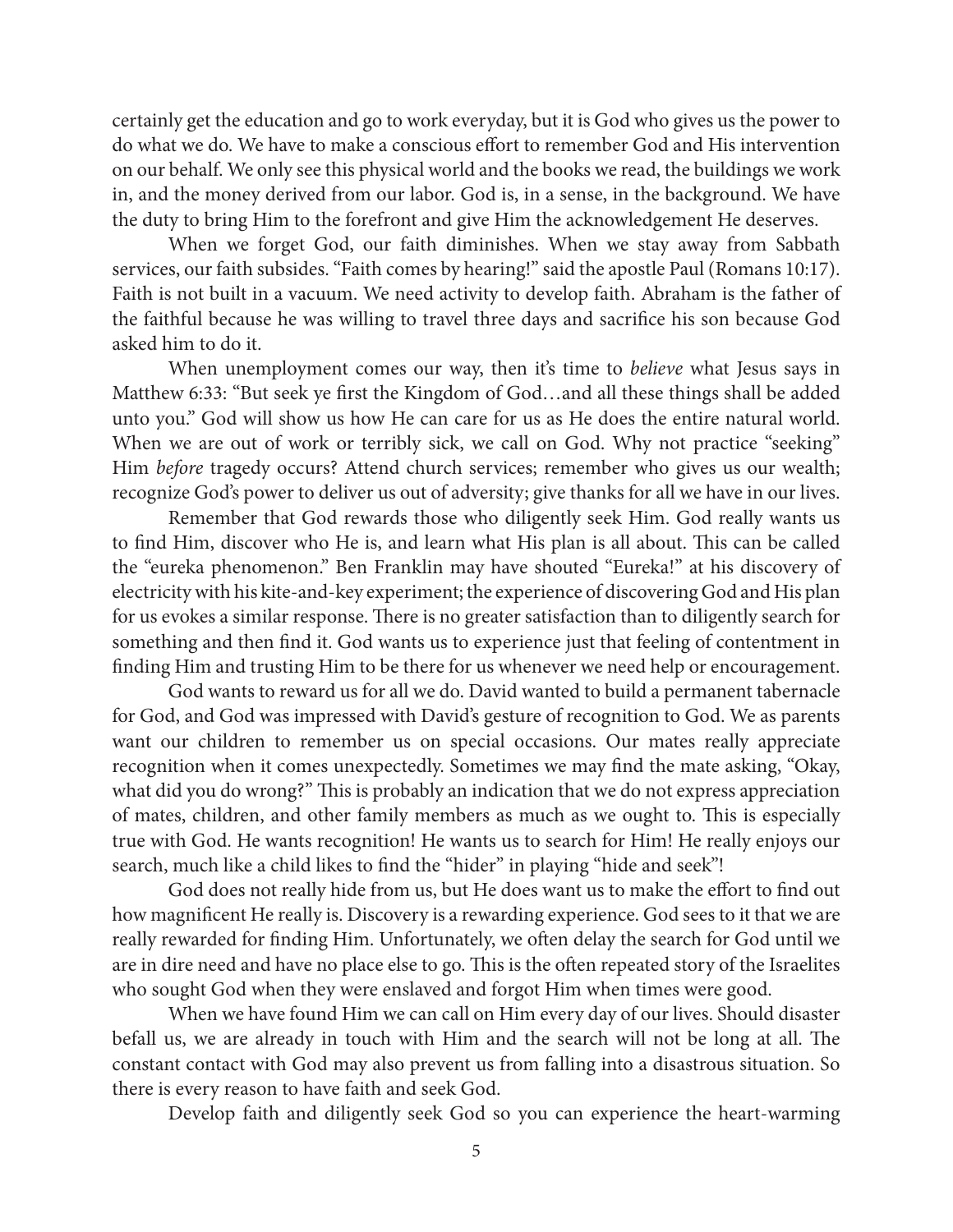feeling of finding Him.

#### **Produce Fruit and Be Profitable**

Once we have found God and we sense a reward for our search, we now have to produce fruit. In John 15:2, we read, "Every branch in me that beareth not fruit He taketh away: and every branch that beareth fruit, He purgeth it, that it may bring forth more fruit." In verses 16-17 of the same chapter, Jesus states, "Ye have not chosen me, but I have chosen you, and ordained [appointed] you, that ye should go and bring forth fruit, and that your fruit should remain: that whatsoever ye shall ask of the Father in my name, He may give it to you."

Christians are appointed to produce fruit. That puts fruit bearing in a category of great responsibility. Those who do not produce fruit are purged and cast away. Do we understand the implications of this? Jesus is plainly telling us that unless we produce fruit, we will not make it into His Kingdom. He wants the fruit bearer to keep producing more. It is analogous to the parable of the talents (Luke 19:11-27). The one who was given five talents went out and got five more. The only one who was "taken away" was the one who only had one talent and then hid it because of fear. He produced no fruit!

Jesus is also explaining that faithful fruit bearers can ask anything of the Father and He will answer. Does that mean the slothful and unproductive do not get answers? It would certainly seem so! Jesus puts a very high value on productivity. He said, "My Father works, and I work" (John 5:17). Jesus demands that we be productive! He expects a return on His investment in us. He created us, died for us, and now intercedes for us. The logical question is, "What are we doing for Jesus in return?"

Jesus is a pragmatist in' that He gives us instructions, sets an example of performance, and expects us to follow His guidance. Some people think that once we are baptized, we just coast into the Kingdom. This is a damnable notion that Satan would like for every one of us to believe. The truth is, slothfulness in our spiritual development can be disastrous. It takes work to maintain 5: marriage; it takes work to be financially secure; and it takes work to grow spiritually.

Fruit producers such as those who have apple orchards, peach farms, orange groves, and pear trees have a lot of labor invested in their enterprise. They have to start with seedlings and care for them till they can be replanted. Then as the trees mature they have to be pruned! The fruit producer is constantly watering, pruning, harvesting, and caring for his crop. The manager or owner has been appointed to keep the grove at maximum efficiency. A return on the investment is expected! Any manager who would allow the trees to grow wild and grow unproductive sprouts (shoots) and let the harvest dwindle would be fired! This process is the purging Jesus Christ was referring to when He said He would "purge" us so we could produce more fruit. The fruit trees and our fruit are very similar in concept.

Our fruit production involves virtually every facet of our lives: our jobs or vocation, our child rearing capabilities, church attendance, holy day attendance, tithing and giving, our loving demeanor to our brothers in Christ, and our marriages. If we are slothful and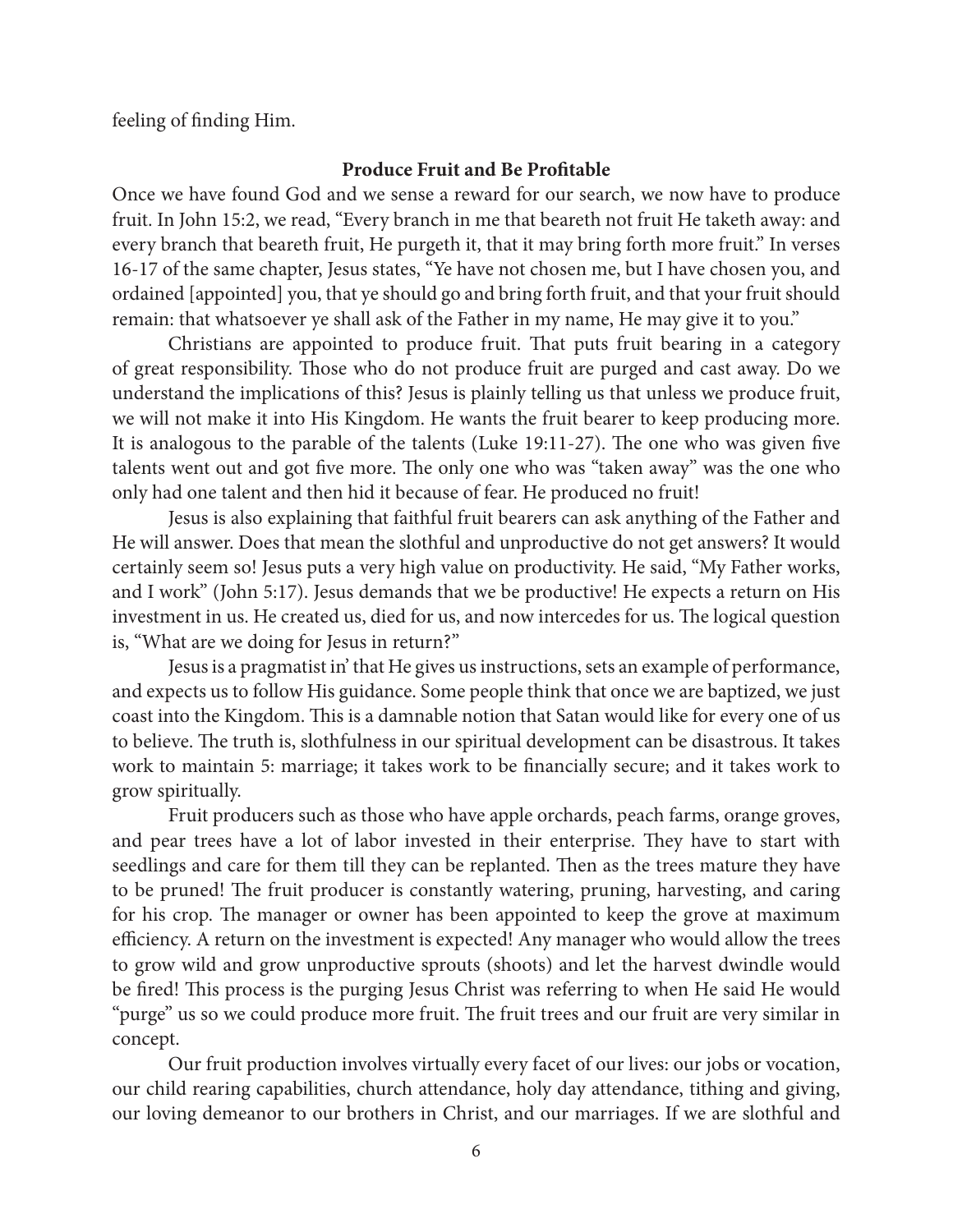unproductive, Jesus will eventually cast us aside. He may be forced to castigate us in order to create in us a desire to do our work. This is a hard way to lean a lesson. But we should not be surprised if God reprimands us for not doing what we were appointed to do. If we search diligently and honor God, we should be producing fruit, which is the very substance of Godly character.

#### **Beware of Satanic and Worldly Influence**

One way to fail in building Godly character is to allow Satan and this world to lure us from our duties. Paul addresses Satan's wily craftsmanship in Ephesians 6:12,16: "For we wrestle not against flesh and blood, but against principalities, against powers, against the rulers of the darkness of this world, against spiritual wickedness in high places….[To counter this evil influence, take up] the shield of faith, wherewith ye shall be able to quench all the fiery darts of the wicked."

Our task is to preclude the master deceiver from deterring us from our goal of developing Godly character. It is sometimes difficult for us to comprehend that Satan wants to destroy all of God's people. Satan is replete with cunning devices to cause us to stumble, get discouraged, stay away from Christian brethren and church services, work on the Sabbath, and cause division.

There is a poignant story in Acts about Satan's influence that we need to take to heart. In Acts 5:3, we read, "But Peter said, Ananias, why hath Satan filled thine heart to lie to the Holy Spirit, and to keep back part of the price of the land?" In this scenario, Ananias and his wife wanted the approbation of the church, the apostles, and fellow believers. They were willing to do anything to get approval and look good in the Christian community, Satan got it for them! He saw the larceny in their heart and worked on their minds to convince them that their plan was a good one. The tragic result was that two people lost their lives. Satan uses us, plays us, and lures us, and then he is off on another journey while we suffer the consequences of our actions. We will never build Godly character as long as we succumb to Satan's influence.

This lesson is a powerful one. Satan will take the ambition, desires, lusts, and seemingly good intentions of anyone and lead him or her astray. Ananias was probably a good man in many ways. He may very well have been a person we would have enjoyed having in our church. Ananias was not cognizant of Satan's awesome power! If Ananias had thought carefully, prayed to God, and meditated about the potential consequences, he probably would not have carried out his charade.

Satan can also lead ministers and church leaders astray through the ambitious desires they possess. Our hearts have to be pure, our intentions pristine, or we can easily find ourselves in a position like Ananias. Each of us must be able to walk away from any situation. We have to possess the ability to say "no" when it is appropriate. Ananias should have said "no" when he was tempted! His failure shows us that we need to be very sensitive to Satan's awesome power and influence.

So many people naively say, "I just told the ol' devil to go away!" They, like most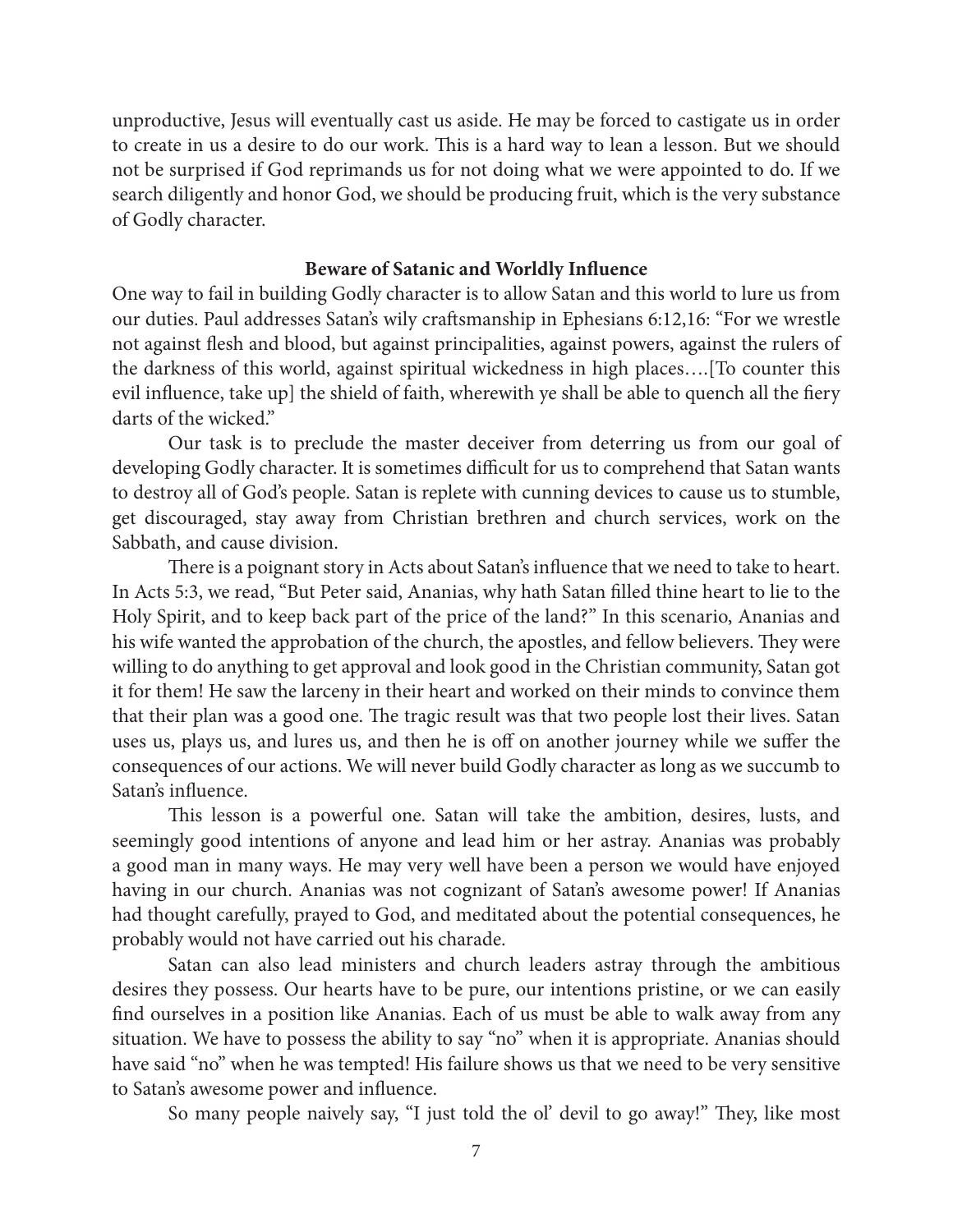people, do not realize the power and cunning of Satan. James says to "Submit yourselves therefore to God. Resist the devil, and he will flee from you" (James 4:7). Resisting is more than just saying something. Resisting takes an active, conscious effort toward avoiding what Satan is tempting us with. Ananias is an apt example of not resisting! All we have to do is keep our minds keenly aware that any thought fueled by lust, greed, jealousy, envy, pride, or strife gives Satan a chance at getting to us. When tempted by Satan, Jesus had the presence of mind to quote Scripture to him and not waver in His convictions. Reading and studying the Bible offsets wrong motivations and helps us acquire the mind of Christ.

We discussed Satanic influence; let us now discuss worldly influence. John, the apostle of love, has this to say: "Love not the world, neither the things that are in the world. If any man love the world, the love of the Father is not in him. For all that is in the world, the lust of the flesh, and the lust of the eyes, and the pride of life, is not of the Father, but is of the world" (1 John 2:15-17).

Ananias and Sapphira were no doubt enamored by the "pride of life"; they wanted recognition—and it cost them their lives! We should be able to see the very close relationship between worldly desires and Satanic influence. Satan will do his cunning best to obfuscate our sense of rightness. It is our duty to preclude the evil influence of Satan and this world.

Whenever any of us has an insatiable desire to have wealth, recognition, or status, we need to be extraordinarily careful because of the potential consequences of becoming ensnared by our own lusts and Satan's influence. The Christian must remember that we only "see" this world; we do not "see" God because He is a Spirit. It is easy to forget God because we cannot see or hear Him. We see the actions of famous people who glamorize infidelity. The same is true of lust. David and Bathsheba are a stark reminder of the ensnaring propensity for the "lust of the eyes"! Our corporate leaders can be ensnared in greed and the "pride of life," and the lure of money has caused many to stumble. For these reasons, some are being convicted in our legal system for fraud.

If we are diligently seeking God, honoring God, and producing fruit, we will be more discerning about what is happening to our lives. We will become sensitive to what God wants versus what we want! Our decisions will become more Christ-centered rather than self-centered. This cautionary step may prevent disaster in our lives. We must develop wisdom, understanding, and the ability to follow a sure steady path.

#### **Have a Clear Vision of God's Plan**

Proverbs 29:18 says, "Where there is no vision, the people perish." We who have the Spirit of God need to have a clear vision of what God has planned for us mortals. To really develop Godly character, we need the driving motivation to achieve our goals. All of the aforementioned tenets will become easier to achieve if we know what the end result is going to be for all of us. In Revelation 1:6, John, speaking of true Christians, says that Christ "hath made us kings and priests unto God and His Father."

Paul said that he looked through a dark glass to understand God's intentions (1 Corinthians 13). Paul knew in part; he understood in part—and our knowledge and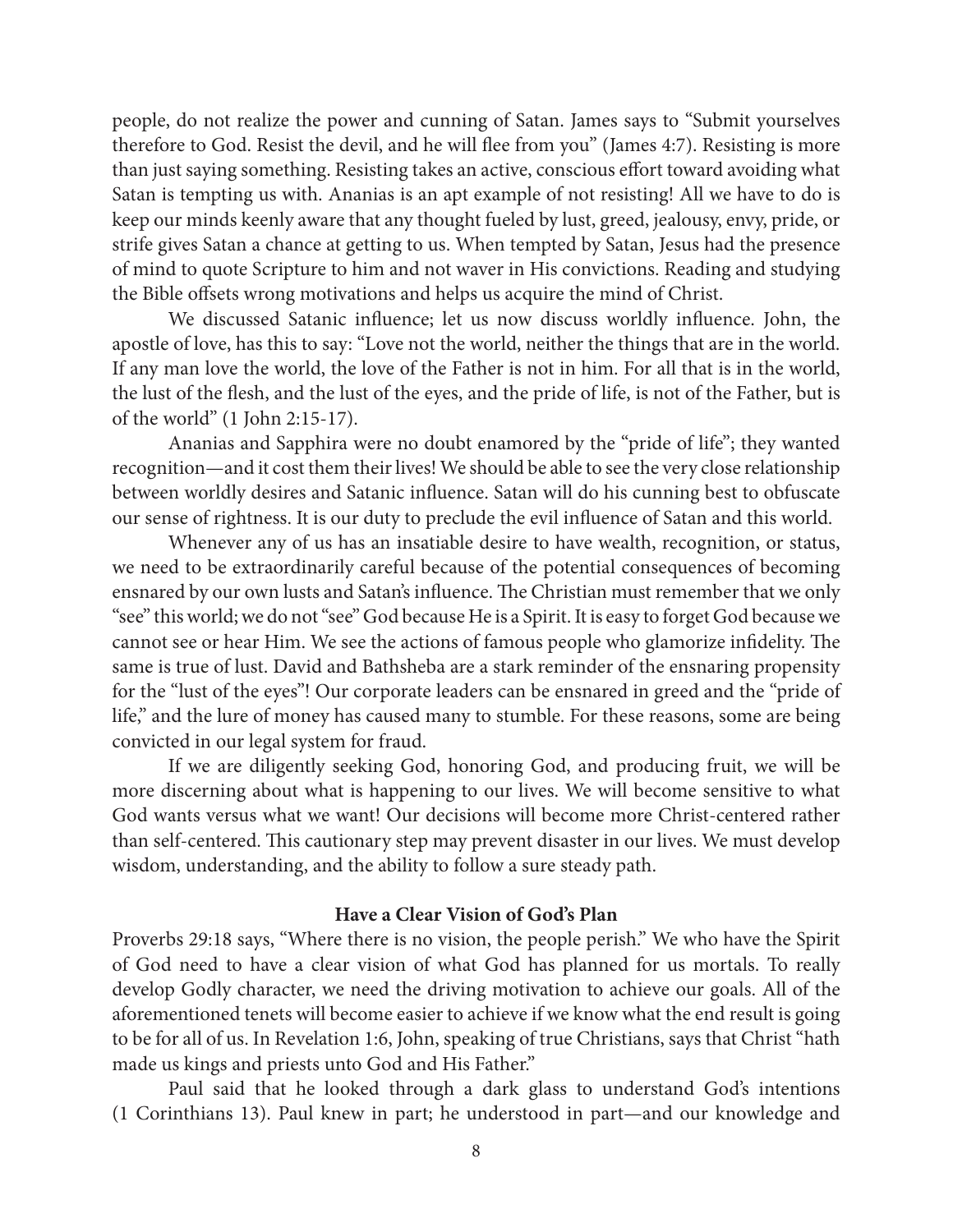understanding is also "in part." Do any of us, for example, really know what it means to be a king? Do we comprehend the ability to appear and disappear as Jesus did after His resurrection? Do we grasp eternity and immortality? The plan that God has for us is really beyond our human understanding, but we need to try. Our minds need to be projecting us into that future world where we will spend eternity. We need to diligently search and meditate about what it means to be a king and a priest. Even though we know we are not "going to heaven" when we die, do we really understand how breathtaking God's plan is for us? If we could get a glimpse of this Kingdom as Paul did on one occasion, it might spur us on to greater dedication.

Our earthly journey is transitory, yet we sometimes act like we are going to live forever in the flesh. Somehow we have to embrace the vision, grasp the understanding, and focus on the future so we never lose sight of why we are on this earth. Our minds have to grasp God's vision! Becoming immortal members of God's family and participating in the glorious Marriage Supper (Revelation 19:9) with all the saints is a vision to contemplate! Paul's prolific insight about the Kingdom is stated in 1 Corinthians 2:9: "But as it is written, Eye hath not seen, nor ear heard, neither have entered into the heart of man, the things which God hath prepared for them that love Him."

Many college graduates and professionals in past times have received sign-on bonuses from employers. What a sign-on bonus we are going to get! We will have for eternity many of the guarantees that we want in this life.

**Guaranteed employment:** We will be spirit beings who will be carrying out our duties forever! God's intention is for us to be employed forever. That is why we are being challenged, molded, and shaped for our future employment. Is it a good employer who will never fire you or lay you off because of "downsizing"? **Comprehensive medical coverage:**  We as spirit beings will not suffer sickness, or have debilitating diseases or inherent weaknesses that are passed on to us from parents. So we will have a guarantee of permanent good health! **A compensation package that is perk-inclusive:** Ouf stature in the world will be awe-inspiring. People will want to bow to us because we will be kings, and the citizens of this world will recognize us for who we are. Jesus says that we will be inheritors of His Kingdom. This means that all the gold, diamonds, precious gems, and resources will be ours to enjoy. We will be multi-millionaires by virtue of our inheritance. We will be able to travel throughout the universe almost instantaneously, faster than light! Would that be a good compensation package? **Good retirement benefits:** We will be so energized and excited about our work and the joy we receive from the "God family" that retirement will not even be a subject of discussion. Who would want to get away from peace of mind, work satisfaction, good pay, excellent benefits, and unlimited travel opportunities?

Paul's vision and understanding of God's reward drove him to achieve what he did for the work of God. He said, in Romans 8, that virtually nothing could separate us from the love of God. Paul could say this because he was convicted, through his vision and insight, of God's intentions. We, too, have to be resolute about our reward.

One way to help us grasp this vision may be to imagine some lofty concept that we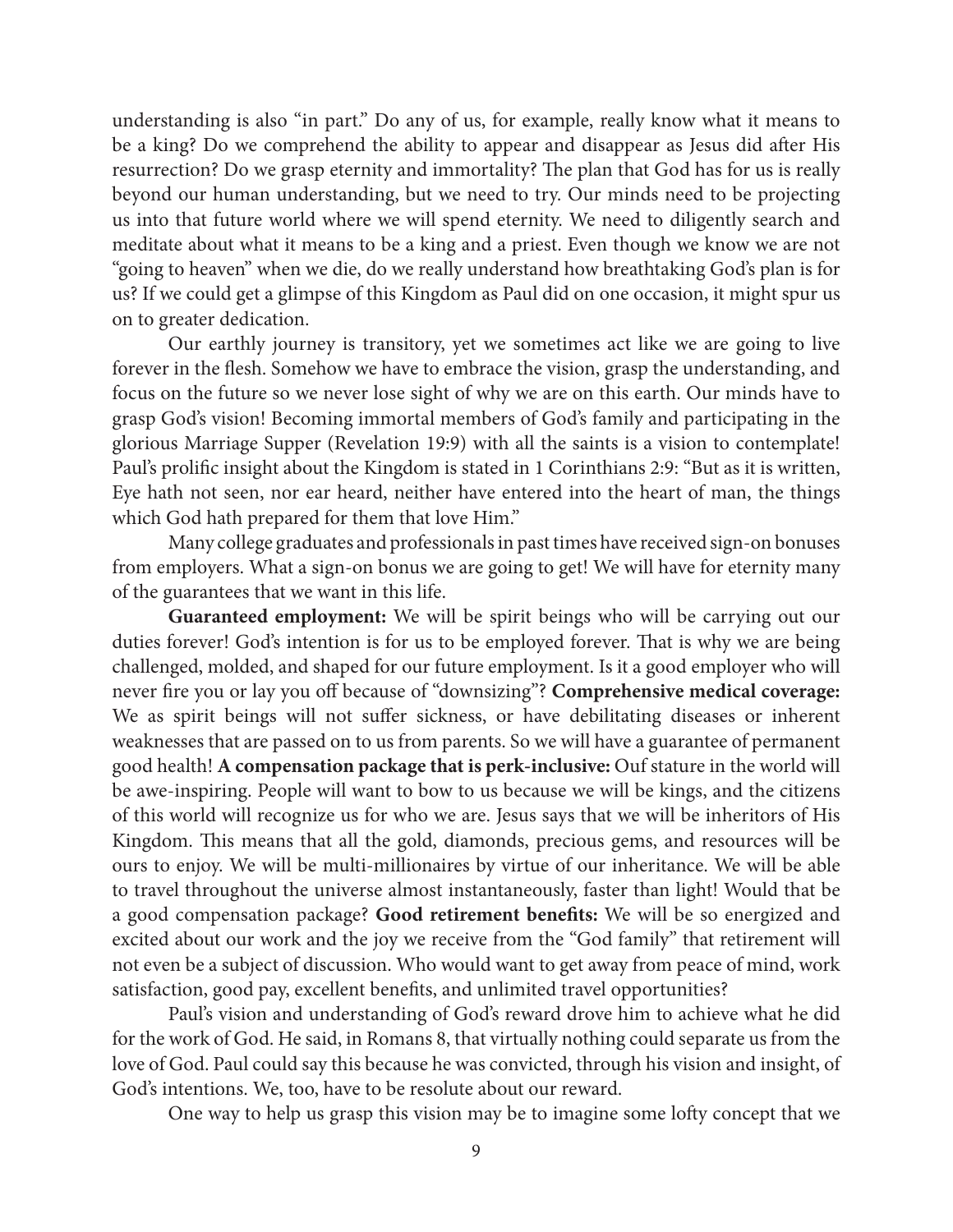can relate to. One that comes to mind is the former television series *Hart* to *Hart.* This program depicted a very rich, happily married couple that had all the amenities of wealth. Jonathan Hart was a businessman who could travel to other countries and conduct business by flying in his Lear jet. He had a chauffer, a beautiful loving spouse, a successful business that had a world scope, hones in places around the world, money, and social connections for enjoyment. This man virtually had it all—just like we will have it all, but in a profoundly greater sense.

We will have angels as servants. We, as a collective body, will be married to Jesus Christ, a loving marital partner who will be attentive to our concerns. We will be world travelers and have social relations with multiple spirit and human beings.

What a wonderful life to contemplate! This vision will help propel us to greater service and dedication to Jesus Christ. Our lives will be copious with love, achievement, satisfaction, and pleasure arising from service to others for all eternity. What a wonderful vision!

#### **Communicate With God**

This would normally be called a "prayer" section, but communication connotes a deeper, more meaningful relationship. In Hebrews 1:1-2, the writer tells about Jesus: "God, who at sundry times and in divers manners spake in time past unto the fathers by the prophets, hath in these last days spoken unto us by His Son, whom He hath appointed heir of all things, by whom also He made the worlds."

The One who became Jesus Christ spoke to Moses and others by voice. Moses pleaded with Him to exonerate the obstinate Israelites, and He acquiesced to Moses' impassioned plea (Exodus 32). Abraham "bargained" with God over the fate of the people of Sodom, finally getting Him to agree to hold off destroying the city if ten righteous people could be found there (Genesis 18). These two men talked directly to the Member of the Godhead who later became Jesus Christ, and got a response right on the spot. But we do not have the luxury of personal communication as they did, do we?

#### Yes, we do!

When we pray, we can take the Bible with us and quote from the Bible about God's promises to us, What about those who are sick? They can go to James and quote directly to God the promises in that book (see James 5:13-18). Their prayer of faith can reach God with intensity, because they are pleading with God just as Moses and Abraham did on behalf of their people. When we quote God's Word in our requests to Him, He will listen, and He will see that we are serious about our requests.

Another example is ,found in Matthew 6:33. We are told to seek God first and He will care for us. If in fact we are truly seeking God and striving for a close relationship with Him, we can quote this passage to Him. We are, in essence, communicating with God just as effectively as Moses and Abraham did in their time. This is demonstrated further in Hebrews 4:12-13,16: "For the word of God is quick, and powerful, and sharper than any twoedged sword, piercing even to the dividing asunder of soul and spirit, and of the joints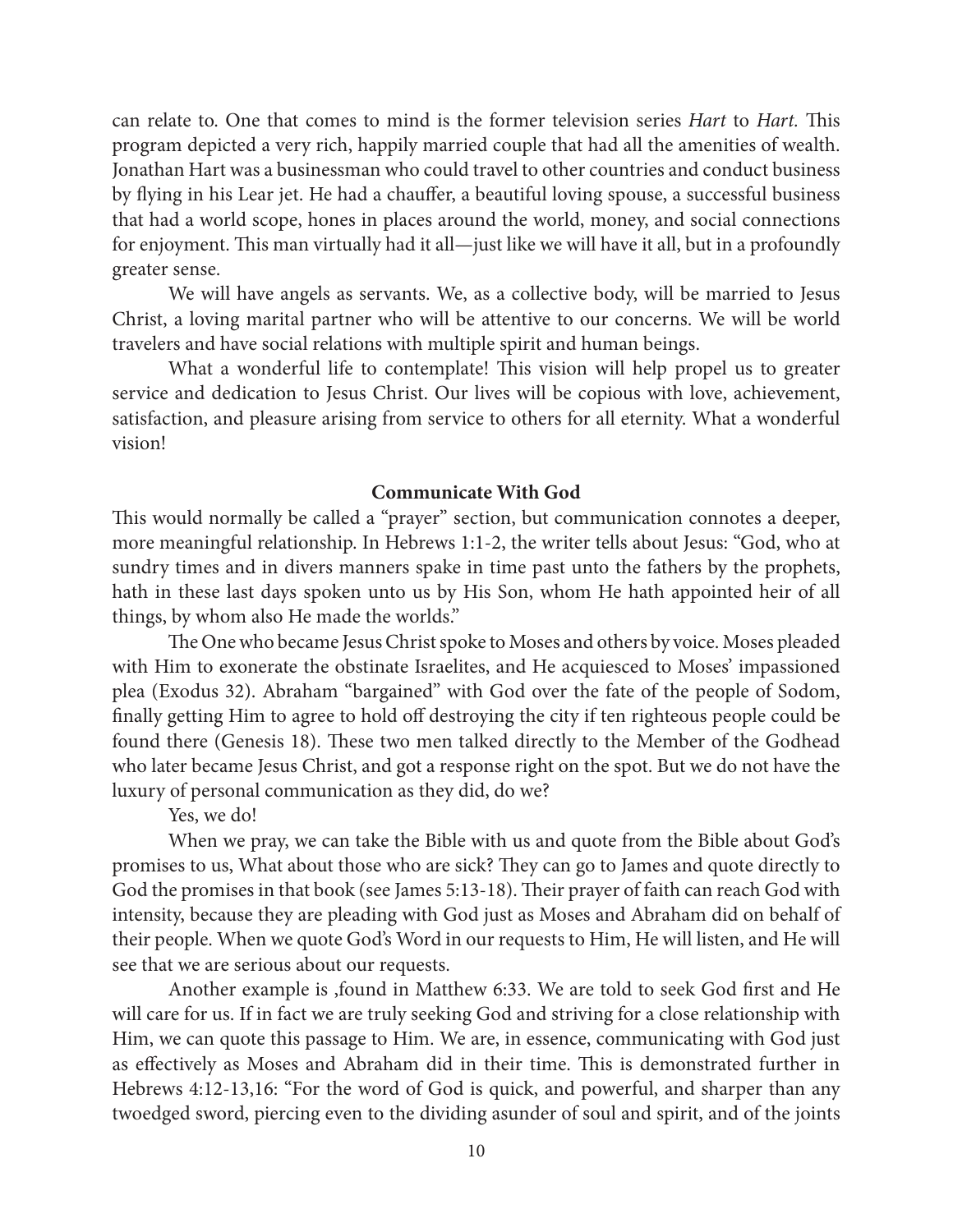and marrow, and is a discerner of the thoughts and intents of the heart. Neither is there any creature that is not manifest in His sight: but all things are naked and opened unto the eyes of Him with whom we have to do….Let us therefore come boldly unto the throne of grace, that we may obtain mercy, and find grace to help in time of need." God wants us to go to Him and confidently proclaim our plea to Him, just as Moses and Abraham did when they implored God on behalf of their constituents.

There is another reason to communicate clearly with God. The thought comes to us through Luke 22:36: "Watch ye therefore, and pray always, that ye may be able to escape all these things that shall come to pass, and to stand before the Son of man." When converts have a communicative relationship with God, they may qualify to escape-the troubles coming upon the world in the time of the end. It may seem self-serving, but if we go to God and develop genuine closeness with Him, there will be manifold blessings as a result. Our best bet is to take Jesus at His word, and we may very well escape tragedy! More important, we will be able to stand before Jesus when He returns.

Jesus says that His sheep hear His voice (John 10:27). How? By close contact, prayer, meditation, praise, thanksgiving, and biblically oriented communication. Daniel prayed three times a day and he was saved from the lion's den. Shadrach and his friends were saved from a fiery furnace. Communication with God is necessary and may save our lives in certain life-threatening situations.

We have all the reasons in the world to communicate with God. We will grow stronger spiritually. And when the evil day comes, we will be able to stand!

# **Solid, Steadfast Practitioners of Faith**

People need to have reinforced training in every profession and skill that they may possess. Commercial pilots have to have constant check flights in simulators and in the air. Athletes rehearse specific plays over and over till they become automatic. Someone once quipped to Ben Hogan how lucky he was at golf. Ben's reply was, "The more I practice the luckier I get!" Christians, too, need to have practice in faith and in executing biblical principles.

Hebrews 5:12-14 states, "For when the time ye ought to be teachers, ye need that one teach you again which be the first principles of the oracles of God; and are become such as have need of milk and not of strong meat. For everyone that useth milk is unskillful in the word of righteousness: for he is a babe. But strong meat belongeth to them that are of full age, even those who by reason of use have their senses exercised to discern both good and evil."

Christians need to achieve the latter half of this dictum. The phrase "by reason of use" means they are adept at *practicing* biblical principles. It is a hurdle for Christians to realize that they actually have to *work* at overcoming. Traditional theology teaches us that we only have to believe. But belief (faith) that produces nothing is worth little. James wrote that only the *doers* are justified (James 2:14-26). Our minds have to accept the principle of "reason of use"!

Working at conversion on a daily basis is another giant hurdle for some. The existing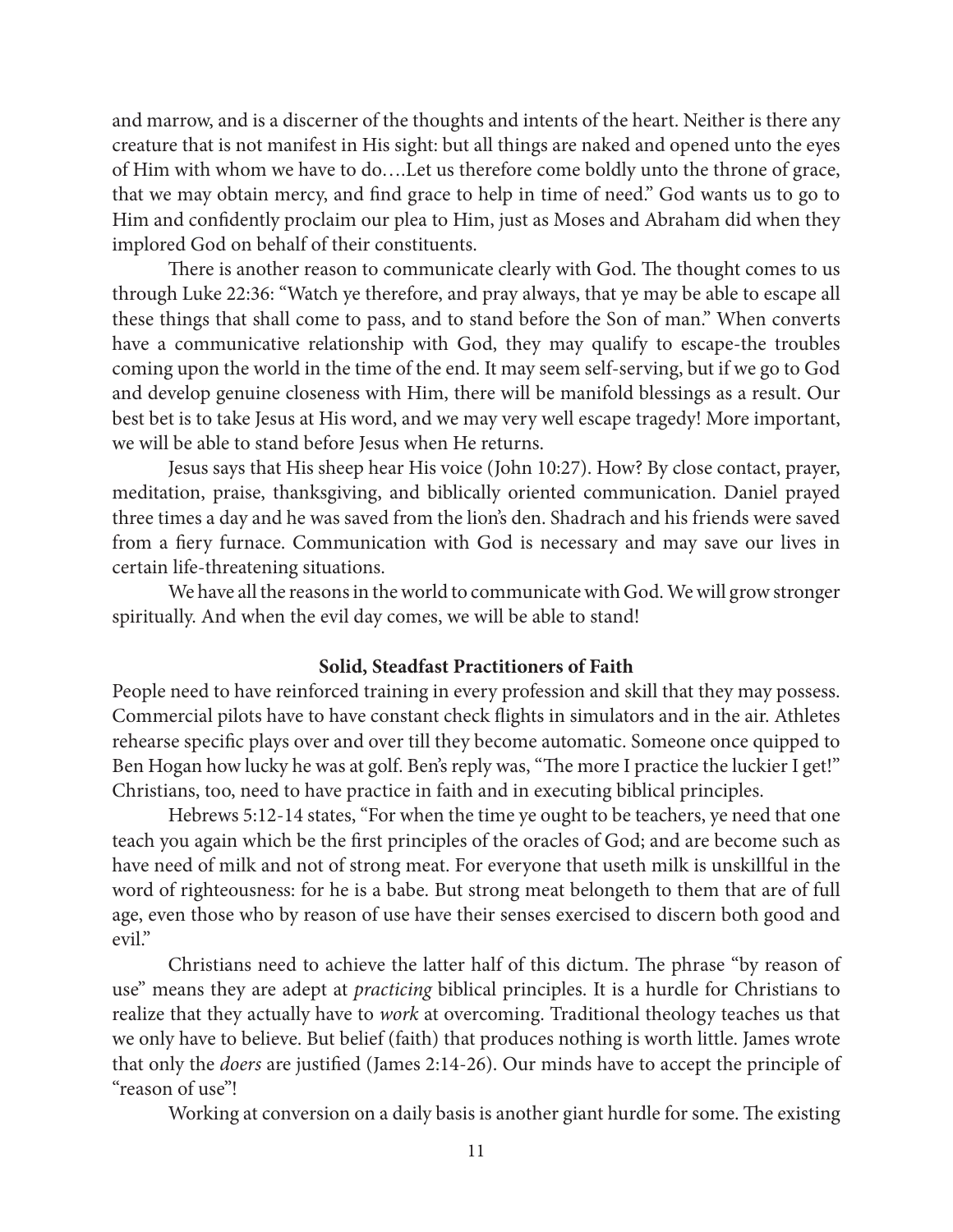"Christian standard" for so many people is this: The family attends church sporadically, and attends special occasions such as Easter, Christmas, christenings, and marriages. Some may be regular attendees, but then it is for a short message, and the members use the rest of the day for their chosen entertainment.

But then, a paradigm shift begins to occur when God calls some of these traditional Christians. They are baptized and start attending Sabbath services. This is familiar to them at this point, because it mimics their mindset of "church"! The next step is a giant one because it is so different from their previous approach to "religion." They discover that they have to "work out [their] own salvation with fear and trembling" (Philippians 2:12). To the uninitiated, it may seem onerous to work diligently at seeking God, but that's precisely what we must do as we resist Satan's influence and the appetites of the flesh.

Our senses must be developed to discern good and evil. In Ephesians 3:14-19, Paul writes, "For this cause I bow my knees unto the Father of our Lord Jesus Christ, of whom the whole family in heaven and earth is named, that He would grant you, according to the riches of His glory, to be strengthened with might by His Spirit in the *inner man*, That Christ may dwell in your hearts by faith; that ye, being rooted and grounded in love, may be able to comprehend with all the saints what is the breadth, and length, and depth, and height; and to know the love of Christ, which passeth knowledge, that ye might be filled with all the fullness of God."

Paul is showing us that our inner man can be strengthened by God's Spirit. We need God to protect us and deliver us from evil, but receiving God's help requires our participation. With God's help, we can triumph and gain the mastery and become like Jesus Christ.

#### **Summary of Tenets**

The Christian has to learn—just like anyone in any discipline has to learn, whether it is a trade, a profession, or a skill. Many people have put in years of work, but lack any real experience. Some have said it like this: "A Christian can have thirty years of experience or one year's experience thirty times over." The convert has to gain true experience from life's many choices. There has to be reflection or meditation in learning. Learning does not take place while we are performing an activity. It happens afterwards, when contemplation takes place. Ask yourself, "What did I learn about this experience? How could I have done it differently? Will I do the same thing in the future?" There has to be reflection in order to prepare us for future experiences. The book of Hebrews echos this principle by stating, "But solid food belongs to those who are of full age, that is, those who by reason of use have their senses exercised to discern both good and evil" (Hebrews 5:14). The candidate has to *learn from every experience!*

The convert also needs to reflect on the Bible in relation to his or her experience. We need to develop a greater frame of reference. Growing in grace and knowledge requires a constant comparison to the Bible in order to validate our learning. Compare yourself to Daniel, Paul, or Moses. What did they do that set them apart? We cannot duplicate someone else's life, but there are principles that can be derived from the lives of others.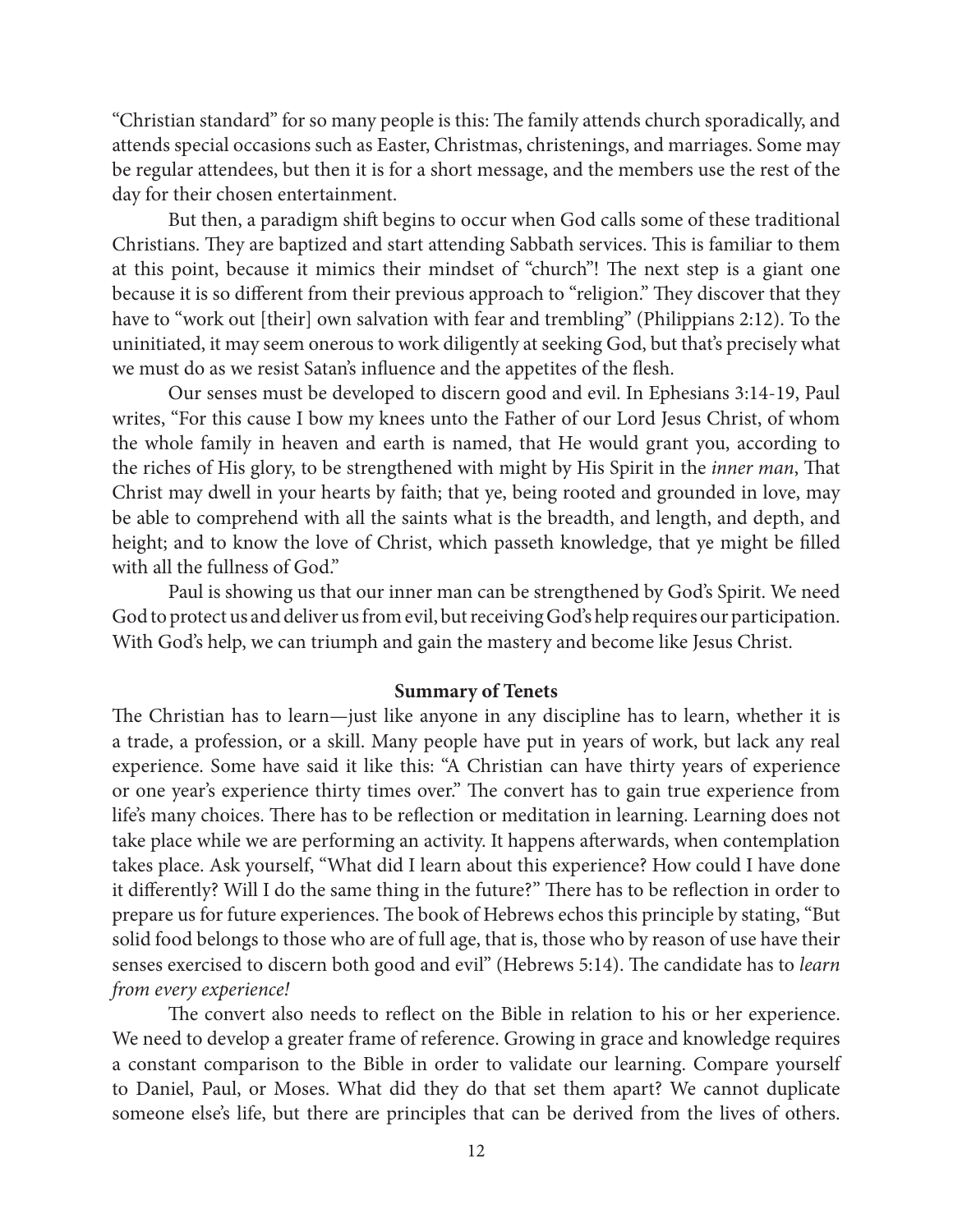There is a learning reference in being a lawyer for example. There are case studies from trials and decisions that have been handed down in special circumstances. The legalist can then compare a case with a finalized decision and have that case as a frame of reference. This principle can be applied in any profession, especially for the Christian. We must therefore *add knowledge to our frame of reference!*

Learning is not done in a vacuum; it is done through trial and error. There will be setbacks in life. The struggling Christian must learn that to make mistakes or fail temporarily is not at all unusual. An apprentice mold maker has to learn how to operate a variety of machines and hold very close tolerances on the components he is machining. He is given simple tasks so as to develop confidence. Measuring, checking, and watching are a part of the process that a neophyte goes through. Mistakes will surely be made, because there are so many facets of learning to be aware of in the trade. Over time, the apprentice will develop skill in the basics, but may make mistakes in procedures. The novice becomes skilled by taking advantage of the mistakes that are made and adds them to his frame of reference. In other words, mistakes can be used as a learning experience and contribute to the growth process. The Christian needs to know that God understands "our frame" and is not out to get us, but is there to help us in the learning process. It is not shameful to make mistakes, but only a fool would ignore the lessons and warnings associated with temporary setbacks. *Accept failure as apart of growing!*

The Christian, like any other professional, must not be myopic when he juxtaposes himself with Jesus Christ. Christ wants His people to become perfect. His desire is for us to see ourselves as He sees us. As candidates for kingship, we have the obligation to compare ourselves to the perfect model, while realizing that we are never alone in our quest for Christ-like character. Help is only a prayer away! The final admonition for us is to do what we know to do! We must *look to Jesus as the perfect model of righteousness and source of help!*

Our heroes, whether they are movie stars or political, military, or biblical personalities, have all demonstrated a certain degree of inner strength. Daniel was a prince as an Israelite captive. Joseph rose to prominence even though he was imprisoned for thirteen years. Arnold Schwarznegger became a world-famous bodybuilder and movie star, and has a desire for politics. Jessie Ventura was a famous wrestler and movie star, and went on to become a governor. These people and others like them have tenacity; they work hard at their craft; they develop a boldness that exudes confidence in others. We often envy and idolize our heroes. The primary difference between our heroes and us is that our heroes were willing to suffer long in their quest for success.

We can do the same thing, but the desire has to be there. Maybe our biblical heroes can entice us to become heroes in our own right. If we emulate their examples and apply the biblical principles set forth in this booklet, we will all become heroes in the eyes of Jesus Christ. He will recognize our accomplishments and reward us with crowns of glory!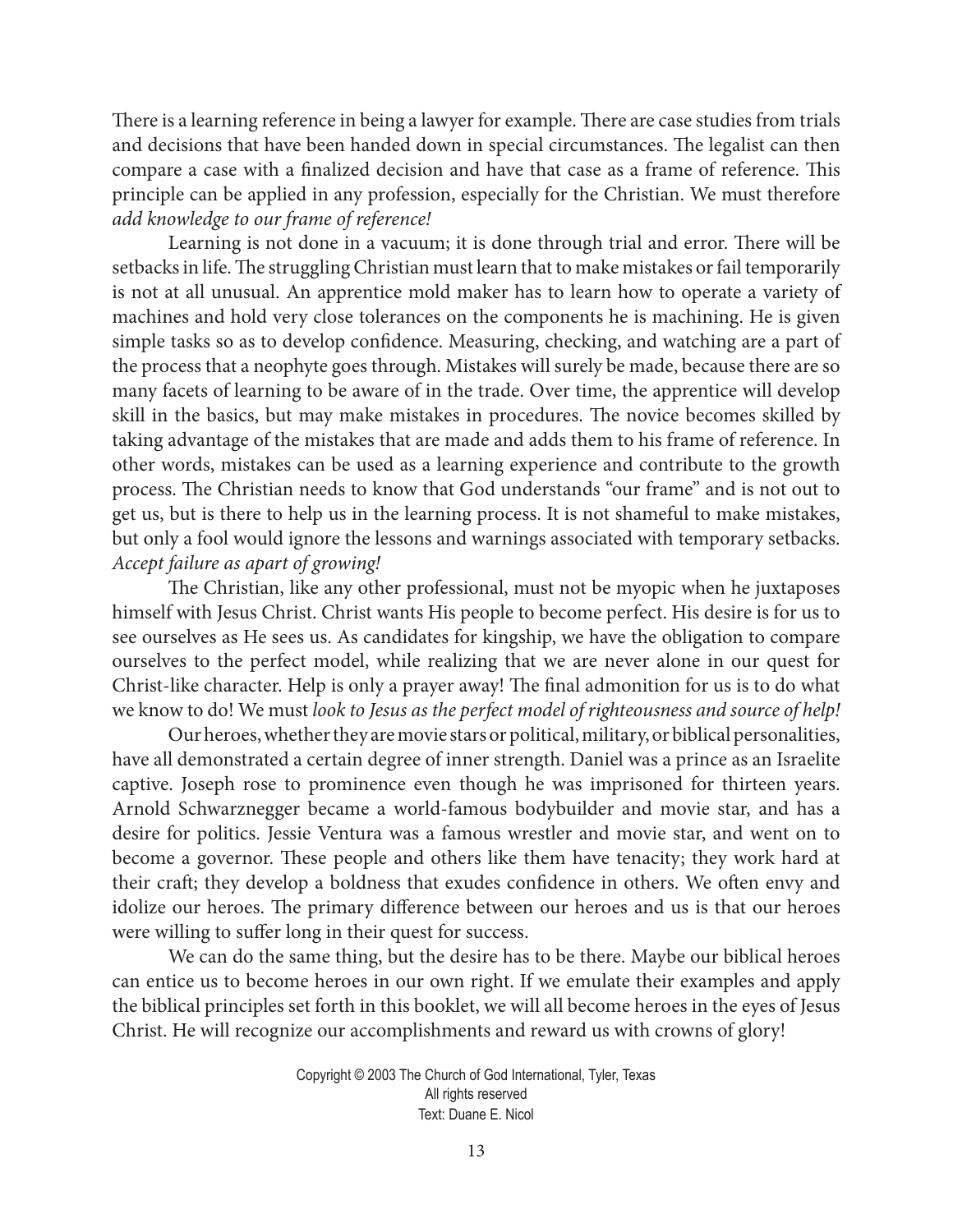# **About the Church of God International**

*This literature is published by the Church of God International, based in Tyler, Texas. Incorporated in 1978, the CGI has ministers and congregations scattered throughout the United States and Canada. We also have churches in Jamaica, the Philippines, and Australia.* 

*The CGI's mission is to preach the gospel of Jesus Christ throughout the world (Matthew 28:19). We are blessed with four basic tools to accomplish this:* 

- *1. Personal and local church evangelism.*
- *2. Television and radio broadcasting.*
- *3. Booklets, brochures, and study tapes.*
- *4. The Internet.*

# **How You Can Help**

*All our materials and services are offered to the public free of charge. Many naturally ask us how we can afford to send out thousands of booklets and study tapes each month. The answer is simple.* 

*On a regular basis, prayerful friends and members of the Church of God International voluntarily support us with tithes and offerings to further the advancement of the gospel to the world. No financial obligation is ever demanded, but if you are moved to support this work of God, donations are gratefully accepted at the addresses listed. (Contributions in the United States and Canada are tax deductible.) Giving to and through us is an effective way for people like you to help spread the gospel of Jesus Christ.*